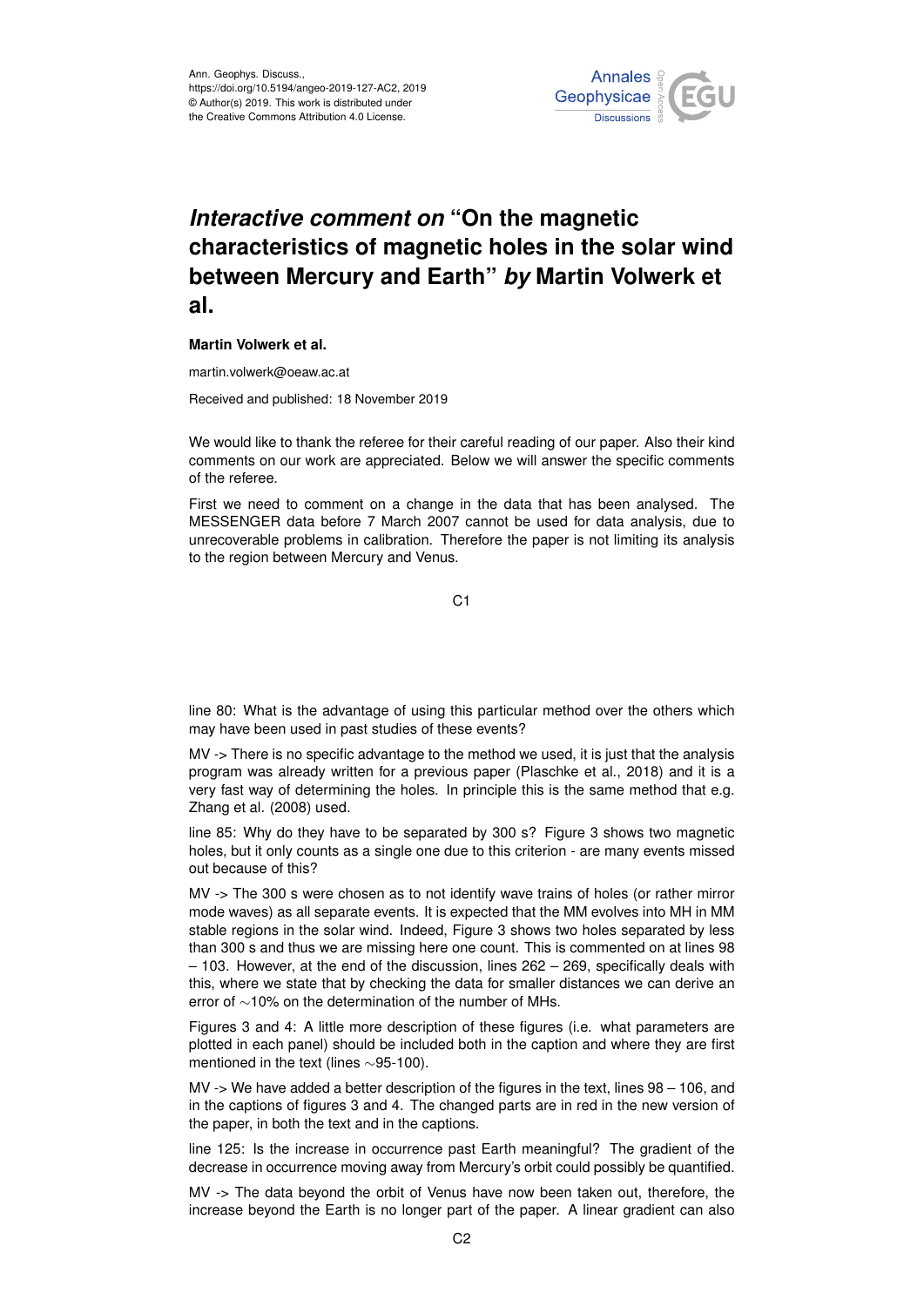be made although we see no process that would have a linear decay of the MHs in the solar wind. For both the region between Mercury and Venus (Fmv) and for the complete data set (Fall) a linear fit was made to the occurrence rate as a function of R, which results in the following:  $Fmv = 18. - 12$  R with R =  $[0.325 : 0.05 : 0.725]$ . We have extended the discussion about this in the text. A new figure (11) has been added showing the change in occurrence rate for LMHs and PMHs with different kind of fits, the power law and exponential decay and a linear fit.

line 129: There are very few events in the bins past the orbit of Venus - this should be commented upon here, I think you have a fairly comparable number of events and width bins in the left panel Figure 7 which makes the statistics harder to trust than those from between Mercury and Venus. lines 135-135: Again, could the erratic distribution outside of the orbit of Venus be attributed to a small number of events?

MV -> This is no longer current due to the deletion of the data beyond the orbit of Vanue

Section 4.2: It's a bit difficult to visualise any trends in the PMHs using the stacked histogram in Figure 6 - maybe this either warrants its own figure, or at least a separate panel on Figure 6

MV -> The referee is correct, this is difficult to see the way it was presented. We have decided not to stack the histograms anymore, but use side-by-side, which makes the determination of the PMHs trend easier.

Figure 8: While I agree that the events are much more spread out in terms of their width outside the orbit of Venus, the two bins within  $0.8 < R < 0.9$  contain relatively few events observed during relatively little dwell time - one width bin in particular (at around 25 s) appears to dictate the range of your colour bar, would it be worth adjusting the colour bar range to make the other columns easier to see? It would improve the visibility of the more statistically significant columns at the expense of the lesser ones.

C3

MV -> The colour bars and the figures have been changed, as the data are only studied between Mercury and Venus.

line 160: How many events fall into the significantly higher width bins mentioned here? It could be argued that the spread of the widths at higher  $(>15 \text{ nT})$  field strengths are more difficult to gauge because there appears to be relatively fewer events spread across many width bins, whereas those with  $B < 15$  nT seem to exhibit a fairly continuous distribution. The hypothesis that there is a trend in the widths of the LMHs could be made more obvious in some way using the  $B < 15$  nT section of the left panel of Figure 9, for example by overlaying some lines indicating percentiles, or the standard deviation.

MV -> The referee is right, this part is unclear and we have re-analysed the data, where different procentiles of the width of the MHs are overlayed on the 2D histogram. Shown are now the 25, 50 75 and 97.5 procentiles. This section of the paper, lines 170 - 177, has been rewritten in view of the new versions of figures 9 and 10, left panels.

line 178-180: Are these numbers from the top panel of figure 7 of Sperverslage et al., 2000? If so, it looks to me like there is actually an increase in width from 6 or 7 s at 0.3 AU, to about 9 or 10 s at 1 AU (granted - the figure is difficult to read with much precision). To me, it looks like this trend is visible in in your figure 7 - maybe using the mean or mode of your radial bins, you might be able to confirm this by plotting them over the current figure 7, alongside the Sperverslage et al. numbers.

MV -> Indeed, this can be further detailed in the paper. In Figs. 7 and 8 we have added the location of the maximum growth rate in each radial bin by a green line and in Fig. 7 we have added the slope from Sperverslage et al. (2000) in a cyan line. There is a reasonable match between the two lines in Fig. 7. The text at lines 197 - 201 has been updated, as well as the captions of Figs. 7 and 8.

Technical Corrections ===================== line 3-5: There are some weird issues with the spacing between characters on these lines in the PDF (I'm not sure if